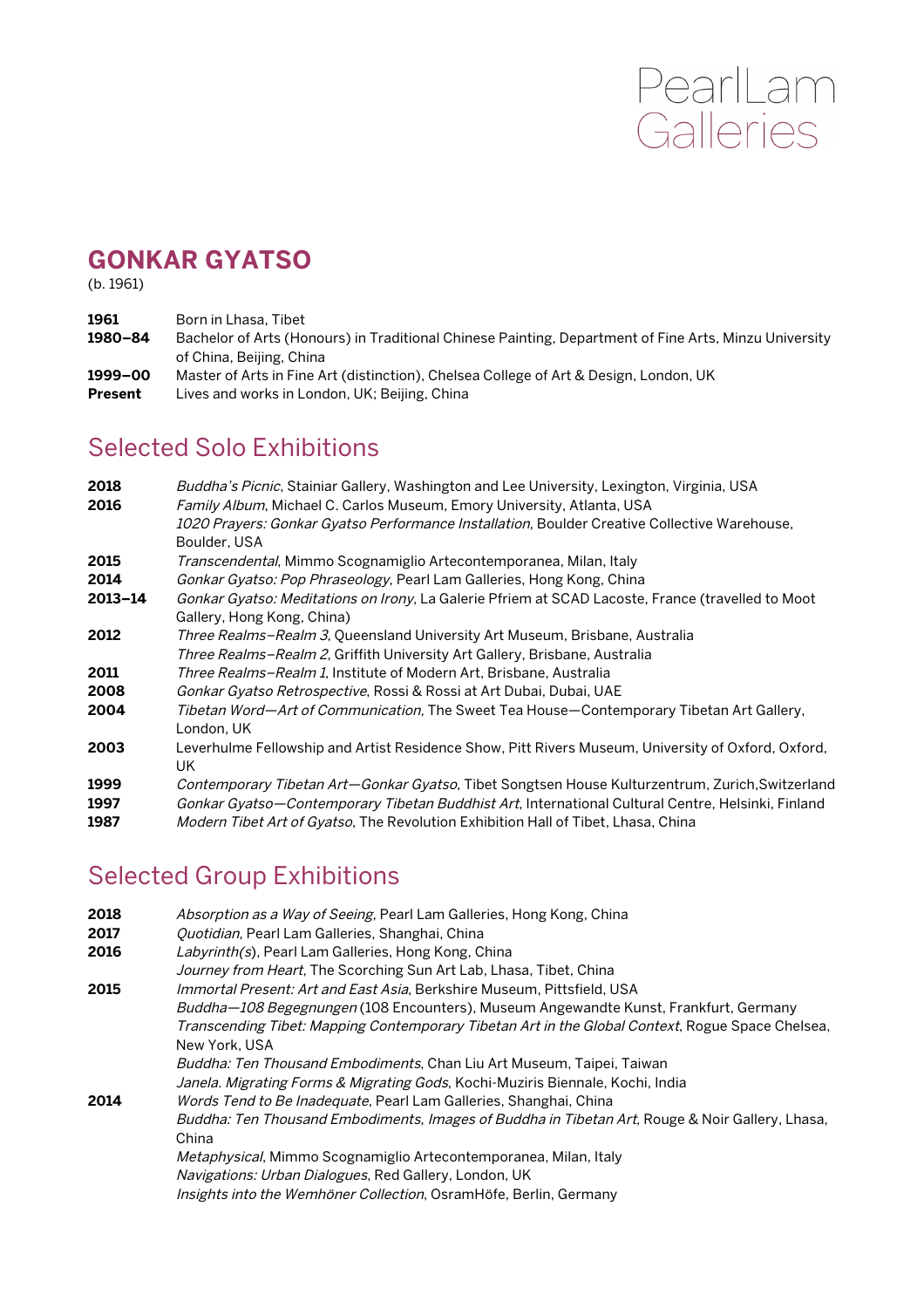|             | Beste Aussichten (Best Prospects), Galerie Sherin Najjar, Berlin, Germany                                                                                               |
|-------------|-------------------------------------------------------------------------------------------------------------------------------------------------------------------------|
|             | Tibet and India: New Beginnings, Metropolitan Museum of Art, New York, USA                                                                                              |
| $2013 - 14$ | Freedom, Just Another Word for, MASS MoCA, North Adams, USA                                                                                                             |
| 2013        | Speak to Me, Sullivan and Strumpf, Sydney, Australia                                                                                                                    |
|             | Footsteps of the Buddha: Masterworks from Across the Buddhist World, Sotheby's, New York, USA                                                                           |
|             | The Weight of History, Singapore Art Museum, Singapore                                                                                                                  |
| 2012        | Seeking Shambhala, Museum of Fine Arts, Boston, Massachusetts, USA                                                                                                      |
|             | Ministry of Truth, Boers-Li Gallery, Beijing, China                                                                                                                     |
|             | Selected Works: New Acquisitions from the QUT Art Collection, QUT, Brisbane, Australia                                                                                  |
| 2011-12     | Roundabout: Face to Face, Tel Aviv Museum of Art, Tel Aviv, Israel                                                                                                      |
| 2011        | Buddha's Trace: Contemporary Art from Asia, Kunstmuseum Bochum, Bochum, Germany                                                                                         |
|             | The Art of Mapping, The Air Gallery, London, UK                                                                                                                         |
|             | L'artsta come Rishi (The Artist as Rishi), National Museum of Oriental Art, Rome, Italy                                                                                 |
|             | Tradition Transformed: Tibetan Artists Respond, Crow Collection, Dallas, USA; Hood Museum of Art                                                                        |
|             | at Dartmouth College, Hanover, USA                                                                                                                                      |
|             | Decade of the Rabbit/Big Bang, White Rabbit, Sydney, Australia<br>Drawn from Life, Abbot Hall Art Gallery, Cumbria, UK                                                  |
| 2010-11     | Identity Theft, Mimmo Scognamiglio Arte Contemporanea, Milan, Italy                                                                                                     |
|             | Works on Paper, Rossi & Rossi, London, UK                                                                                                                               |
|             | Roundabout, City Gallery Wellington, New Zealand                                                                                                                        |
| 2010        | Within Emptiness, 10 Chancery Lane Gallery, Hong Kong, China                                                                                                            |
|             | Get It Louder 2010, Sanlitun SOHO, Beijing, China (travelled to 800 Show, Shanghai, China)                                                                              |
|             | Scorching Sun of Tibet, Songzhuang Art Center, Beijing, China                                                                                                           |
|             | Tradition Transformed: Tibetan Artists Respond, Rubin Museum of Art, New York, USA                                                                                      |
|             | World of Thousands, Space Station, Beijing, China                                                                                                                       |
|             | The Beauty of Distance: Songs of Survival in a Precarious Age, 17th Biennale of Sydney, Australia                                                                       |
|             | Mapping Identity, Cantor Fitzgerald Gallery, Haverford College, Haverford, USA                                                                                          |
|             | A Man Is Not a Tree, Galerie Sherin Najjar, Berlin, Germany                                                                                                             |
| 2009-10     | The 6th Asia Pacific Triennial of Contemporary Art, Queensland Art Gallery and Gallery of Modern Art,                                                                   |
|             | Brisbane, Australia                                                                                                                                                     |
| 2009        | Two Voices, Jan Murphy Gallery, Brisbane, Australia                                                                                                                     |
|             | Tempting God, China Art Projects at The Depot Gallery, Waterloo, Australia                                                                                              |
|             | Making Worlds, The 53rd Venice Biennale, Venice, Italy                                                                                                                  |
|             | Unbounded: New Art for a New Century, Newark Museum, Newark, USA                                                                                                        |
|             | Tibet Art Now: On the Threshold of a New Future, Tibet Art Gallery, Amsterdam, the Netherlands                                                                          |
| 2008        | Tibetan Visions: Contemporary Painting from Tibet, ASIA Onlus, Rome, Italy<br>A Question of Evidence, Thyssen-Bornemisza Art Contemporary, Vienna, Austria              |
|             | Return to Lhasa-The Second Tibetan Contemporary Exhibition, 798 Red Gate Gallery, Beijing, China                                                                        |
| 2007        | Past & Present: Tibetan Art, 13th to 21st Century, Christopher Farr Courtyard Gallery, Los Angeles,                                                                     |
|             | <b>USA</b>                                                                                                                                                              |
|             | Buddha and Christ-A Sense of Togetherness, The Sweet Tea House, London, UK                                                                                              |
|             | Consciousness and Form: Contemporary Tibetan Art, Rossi & Rossi, London, UK                                                                                             |
|             | Hobby Horse-Yeah, Yeah Dada Asia, Avanthay Contemporary, Zurich, Switzerland                                                                                            |
|             | Thermocline of New Art Asian Waves, ZKM Museum of Contemporary Art, Karlsruhe, Germany                                                                                  |
|             | Lhasa-New Art from Tibet, 798 Red Gate Gallery, Beijing, China                                                                                                          |
|             | Tibetan Encounters-Contemporary Meets Tradition, Neuhoff Gallery, New York, USA                                                                                         |
| 2006        | Oh! What a Beautiful Day-Peter Towse and Gonkar Gyatso's Shared Visions, Rossi & Rossi, London,                                                                         |
|             | UK                                                                                                                                                                      |
|             | Waves on the Turquoise Lake: Contemporary Expressions of Tibetan Art, CU Art Museum & The                                                                               |
|             | Colorado Collection, University of Colorado at Boulder, Colorado, USA                                                                                                   |
|             | Tibet, Wereldmuseum Rotterdam, Rotterdam, the Netherlands                                                                                                               |
|             | East Wing Collection VII, Courtauld Institute of Art, London, UK                                                                                                        |
|             | Rethinking Tradition-Contemporary Tibetan Artists in the West, Visual Art Gallery (Emory                                                                                |
|             | University), Atlanta, USA                                                                                                                                               |
| 2005        | From Classic to Contemporary-Visions from Tibet, Rossi & Rossi and The Sweet Tea House-                                                                                 |
| 1999        | Contemporary Tibetan Art Gallery, London, UK                                                                                                                            |
| 1998        | Limbers Due Tibet-Selected Group Show, Lyon City Gallery, Lyon, France<br>Visions from Himalaya Contemporary Tibetan Art-Selected Group Show, The Reality Room Gallery, |
|             | Washington, D.C., USA                                                                                                                                                   |
| 1989        | China/Avant-Garde, National Art Museum of China, Beijing, China                                                                                                         |
|             |                                                                                                                                                                         |